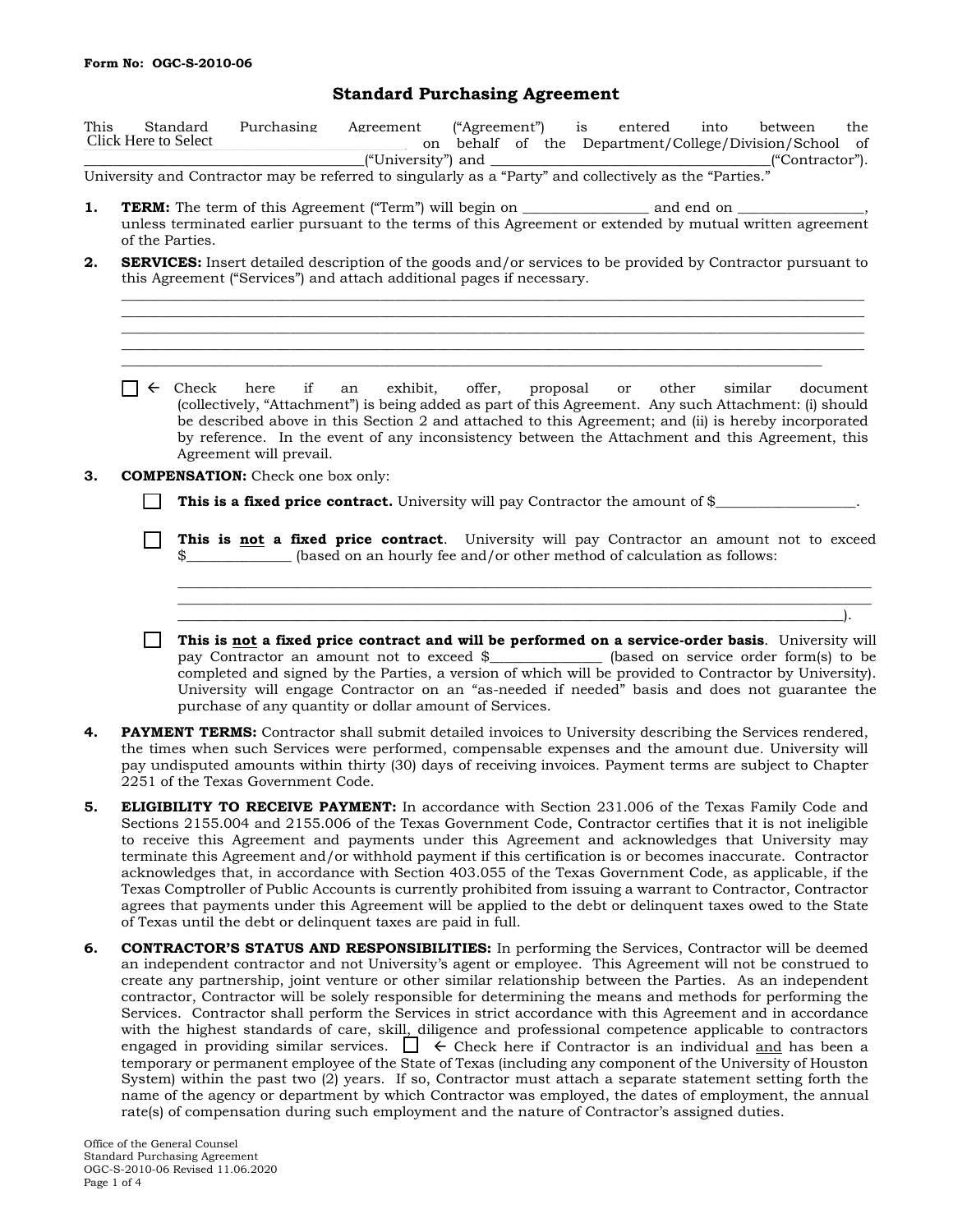- **7. INTELLECTUAL PROPERTY:** Contractor represents that it has all intellectual property rights necessary to enter into and perform its obligations in this Agreement.
- **8. OWNERSHIP OF WORK PRODUCT:** All work product, including any software, research, reports, studies, data, photographs, negatives or other documents, drawings or materials prepared by Contractor in the performance of its obligations under this Agreement will be deemed works for hire and the exclusive property of University. Contractor shall deliver all such materials to University upon completion, termination or cancellation of this Agreement. Any programs, data or other materials furnished by University for use by Contractor in connection with the Services performed under this Agreement will remain University's property.
- **9. INDEMNITY:** To the fullest extent permitted by law, Contractor shall indemnify and hold harmless University, its component institutions and each of their directors, officers, agents and employees from and against all liability, loss, expense (including reasonable litigation costs and attorney fees), or claims for injury or damages arising out of the performance of this Agreement (collectively, "Claim") to the extent the Claim arises from the negligence, willful act, breach of contract or violation of law by Contractor, its employees, agents, contractors or subcontractors.
- 10. **INSURANCE:** Unless an appropriate University representative agrees to waive the requirements by initialing the designated space near the signature block below, Contractor shall comply with the following requirements ("Insurance Requirements"): Contractor shall maintain on a primary basis, at its sole expense the following insurance coverage's described herein. Commercial General Liability insurance coverage of \$1,000,000 per occurrence. If, during the Term, Contractor will enter University property, Contractor shall also maintain the following insurance: (i) Worker's Compensation coverage as required by law with statutory limits for the State of Texas, including Employers Liability coverage of \$1,000,000 per accident; (ii) Commercial Automobile Liability coverage of \$1,000,000 Combined Single Limit; In the event Contractor does not own automobiles, Contractor agrees to maintain coverage for Hired & Non-Owned Auto Liability, which may be satisfied by way of endorsement to the Commercial General Liability Policy or a separate Commercial Auto Liability Policy (iii) for engineers and architects only: Professional Liability coverage of \$5,000,000 per occurrence; and (iv) for builders only: Builder's Risk coverage in the amount of the construction cost, including protection against named windstorm and flood. All policies must contain a waiver of subrogation against University. Commercial General Liability and Commercial Automobile Liability policies must name University as Additional Insured. Contractor shall provide Certificates of Insurance evidencing the Insurance Requirements prior to the start of work.
- **11. INSPECTION AND ACCEPTANCE OF SERVICES:** University reserves the right to inspect the Services provided under this Agreement at all reasonable times and places during the Term. If any of the Services do not conform to the requirements set forth in this Agreement, University may (i) require Contractor to perform the Services again in conformity with such requirements, with no additional charge to University; or (ii) equitably reduce payment due Contractor to reflect the reduced value of the Services performed. These remedies do not limit other remedies available to University in this Agreement or otherwise available at law.
- **12. RISK OF LOSS:** All work performed by Contractor pursuant to this Agreement will be at Contractor's exclusive risk until final and complete acceptance of the work by University. In the case of any loss or damage to the work prior to University's acceptance, such loss or damage will be Contractor's responsibility. Delivery of any goods to University pursuant to this Agreement must be FOB destination.
- **13. COMPLIANCE:** Contractor shall observe and abide by all applicable local, state and federal laws (including without limitation the Jeanne Clery Act), regulations and University policies and procedures.
- **14. CONFIDENTIALITY; DATA PROTECTION:** Subject to the Texas Public Information Act (Chapter 552 of the Texas Government Code) and any similar legal requirements, neither Party shall disclose any confidential information obtained from the other Party without such Party's prior written approval. As applicable, Contractor shall maintain and process all information it receives in compliance with all applicable data protection/privacy laws and regulations and University policies.
- **15. PUBLICITY:** Contractor shall not use University's name, logo or other likeness in any press release, marketing material or other announcement without University's prior written approval.
- **16. SUBCONTRACTORS:** If Contractor is permitted to subcontract any of the Services, Contractor shall ensure that each subcontractor complies with all provisions of this Agreement. Contractor will remain liable for the acts and omissions of such subcontractor(s) and the proper performance and delivery of the Services.
- 17. **PRODUCTS AND MATERIALS PRODUCED IN TEXAS:** In performing its obligations under this Agreement, Contractor shall purchase products and materials produced in Texas when such products and materials are available at a price and delivery time comparable to products and materials produced outside of Texas. [Section 2155.4441 of the Texas Government Code]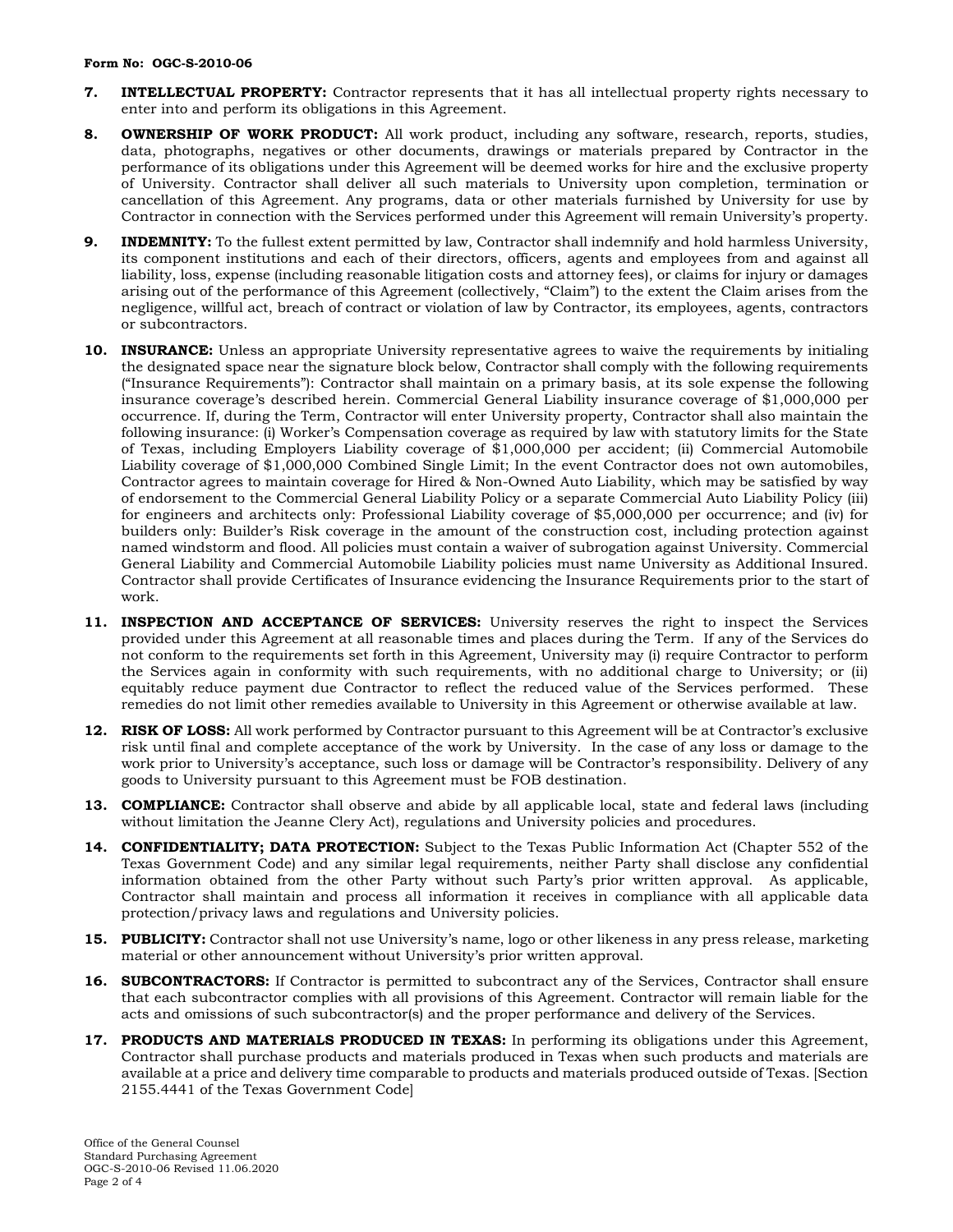## **Form No: OGC-S-2010-06**

- **18. BONDS:** If applicable to the Services and this Agreement, Contractor shall secure payment and/or performance bonds in accordance with Section 2253.021 of the Texas Government Code upon executing this Agreement.
- **19. AUDIT:** Execution of this Agreement constitutes Contractor's acceptance of the authority of University, the Texas State Auditor and/or their designated representative (collectively, "Auditor") to conduct audits or investigations in connection with this Agreement. Contractor agrees to cooperate with the Auditor conducting such audits or investigations and to provide all information and documents reasonably requested.
- **20. TIME IS OF THE ESSENCE:** Time is of the essence in the performance of this Agreement.
- **21. DEFAULT:** A Party will be in default of this Agreement if such Party fails to comply with any obligation in this Agreement and such failure continues for ten (10) days after receiving written notice from the non-defaulting Party. In the event of default, the non-defaulting Party, upon written notice to the defaulting Party, may terminate this Agreement as of the date specified in the notice, and may seek other relief as provided by law.
- **22. TERMINATION FOR CONVENIENCE:** University may terminate this Agreement in writing at any time upon providing at least thirty (30) days written notice to Contractor. University will only be liable for payment for Services received prior to the effective date of such termination.
- **23. NOTICE:** Any notice required or permitted by this Agreement must be in writing and addressed to the Party at the address set forth below, or such other address as is subsequently specified in writing. Notices will be effective as of the date: (i) delivered by hand, (ii) delivered by national courier service or Registered/Certified Mail, postage prepaid, return receipt requested, or (iii) received by facsimile.

| To University:                | <b>To Contractor:</b> |
|-------------------------------|-----------------------|
|                               |                       |
|                               |                       |
|                               |                       |
|                               |                       |
|                               | with a copy to:       |
| with a copy to:               |                       |
| Office of the General Counsel | Attn:                 |
| Attn: Contract Administration |                       |
| 311 E. Cullen, Ste. N.        |                       |
| Houston, TX 77204-5010        |                       |

- **24. BREACH OF CONTRACT CLAIMS:** To the extent Chapter 2260 of the Texas Government Code is applicable to this Agreement and not preempted by other law, the dispute resolution process provided by Chapter 2260 and the rules adopted by the Texas Attorney General will be used by the Parties to attempt to resolve any claim for breach of contract made by Contractor against University that cannot be resolved in the ordinary course of business.
- **25. FUNDING CONTINGENCY:** University's performance under this Agreement may be dependent upon appropriation of funds by the Texas State Legislature ("Legislature") and/or allocation of funds by University's Board of Regents ("Board"). If the Legislature fails to appropriate the necessary funds or the Board fails to allocate the necessary funds, University may terminate this Agreement without liability by providing written notice to Contractor.
- **26. CONTRACTOR REPRESENTATIONS:** If Contractor is a business entity, it represents that: (i) it is duly organized, validly existing and in good standing under the laws of the state of its organization; (ii) it is authorized and in good standing to conduct business in the State of Texas; (iii) it has all necessary power and has received all necessary approvals to execute and perform its obligations in this Agreement; and (iv) the individual executing this Agreement on behalf of Contractor is authorized to do so.
- **27. PUBLIC INFORMATION**. University strictly adheres to all statutes, court decisions and the opinions of the Texas Attorney General with respect to disclosure of public information under the Texas Public Information Act. In accordance with Section 552.002 of the Texas Public Information Act and Section 2252.907 of the Texas Government Code, and at no additional charge to University, Contractor will make any information created or exchanged with University pursuant to this Agreement (and not otherwise exempt from disclosure under the Texas Public Information Act) available in a format reasonably requested by University that is accessible by the public.
- **28. WAIVER:** Waiver by either Party of a breach or violation of any provision of this Agreement will not operate as a waiver of any subsequent breach.
- **29. SURVIVAL:** Termination or expiration of this Agreement will not affect the Parties' rights or obligations that, by their nature and context, are intended to survive termination or expiration.